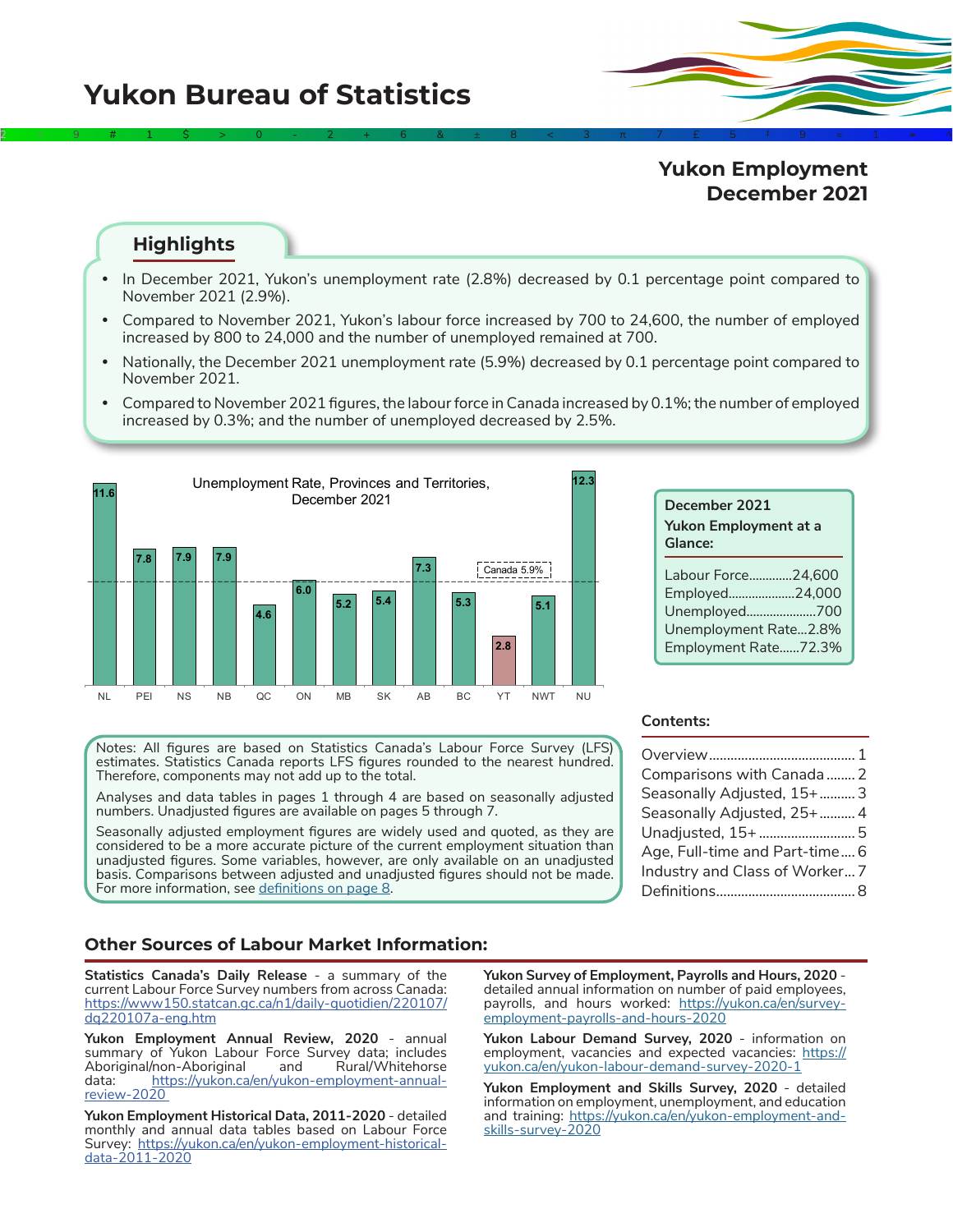

## **Comparisons with Canada, Provinces and Territories - Snapshot**

The participation rate measures the percentage of the population aged 15 years and over, which is working or actively looking for work. In December 2021, Yukon's participation rate (74.1%) was the second highest in Canada. The Northwest Territories had the highest participation rate in Canada (74.4%).

Yukon's December 2021 employment rate (the percentage of the population aged 15 years and over, which is employed), was 72.3%, the highest in Canada.

### **Comparisons with Canada and Selected Provinces - Historical**

The Labour Force Survey estimates that 74.1% of Yukoners aged 15 years and over were employed or seeking employment in December 2021.

Yukon's participation rate in December 2021 (74.1%) increased by 1.9 percentage points compared to November 2021 (72.2%) and increased by 2.2 percentage points compared to the rate in December 2020 (71.9%).

The December 2021 employment rate of 72.3% increased by 2.2 percentage points compared to November 2021 (70.1%) and also increased by 4.1 percentage points compared to December 2020 (68.2%).

*Historically, Yukon's participation rate and employment rate trended similar to those of Alberta. In recent periods, however, Yukon's rates have generally been higher than Alberta's. Also, Alberta's monthly data show the shock due to COVID-19, which is not pronounced as much in Yukon's 3-month moving averages.*





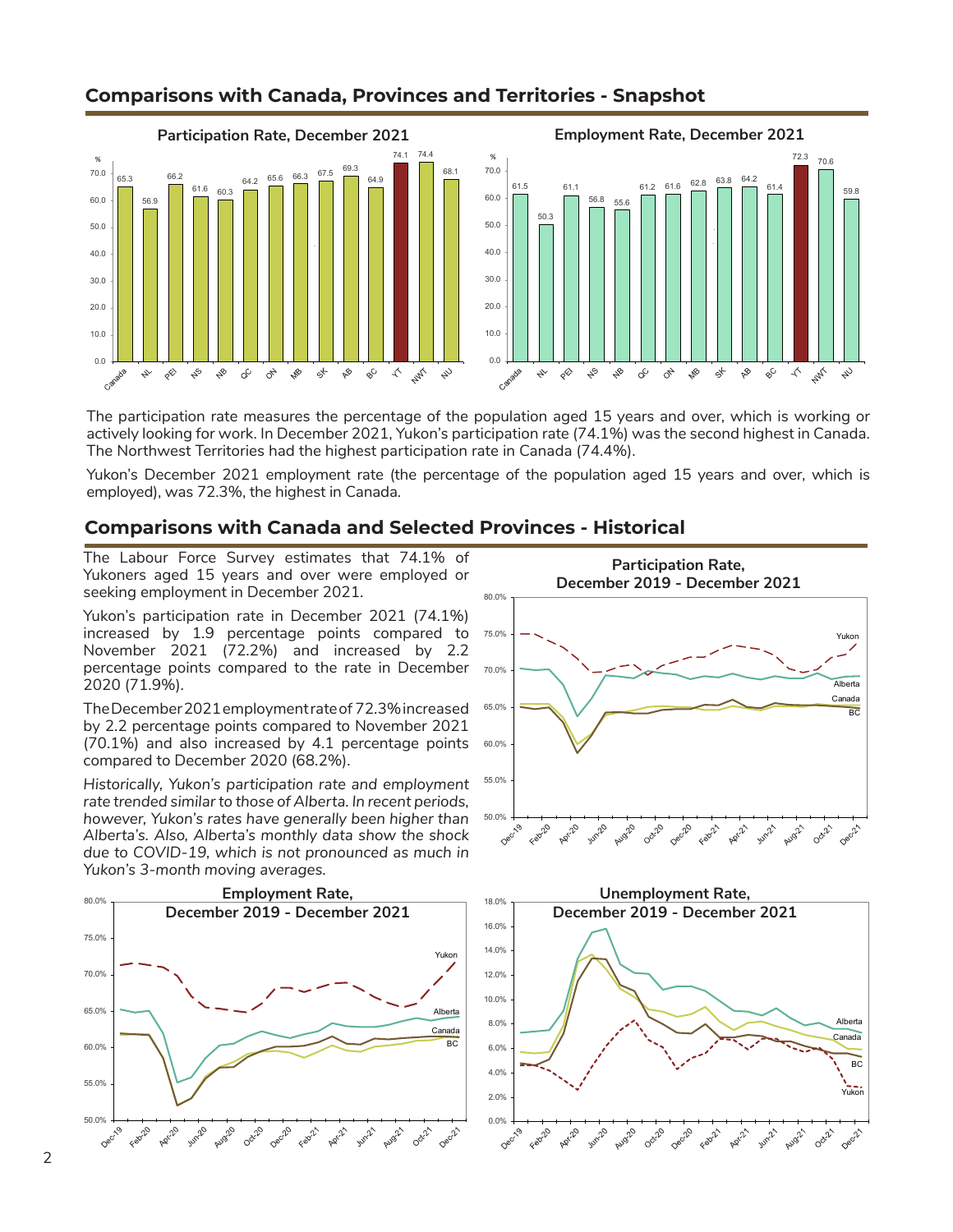## **Seasonally Adjusted Labour Force, aged 15+ years, Yukon**

|               |             | Labour Force |         |             | Employment |         |             | Unemployment |         |  |
|---------------|-------------|--------------|---------|-------------|------------|---------|-------------|--------------|---------|--|
|               | <b>Both</b> |              |         | <b>Both</b> |            |         | <b>Both</b> |              |         |  |
|               | sexes       | Males        | Females | sexes       | Males      | Females | sexes       | Males        | Females |  |
| Dec-21        | 24,600      | 13,000       | 11.700  | 24,000      | 12,700     | 11,300  | 700         | 300          | 400     |  |
| <b>Nov-21</b> | 23,900      | 12,500       | 11,400  | 23,200      | 12,200     | 11,000  | 700         | 300          | 400     |  |
| Oct-21        | 23,700      | 12.400       | 11,200  | 22,500      | 12.000     | 10,600  | 1,200       | 500          | 700     |  |
| Sep-21        | 23,100      | 12,000       | 11,100  | 21,700      | 11,300     | 10,300  | 1,400       | 700          | 700     |  |
| Aug-21        | 22,900      | 11.800       | 11.000  | 21,500      | 11.100     | 10.500  | 1,300       | 700          | 600     |  |
| $Jul-21$      | 23,000      | 11,800       | 11,200  | 21,600      | 11.200     | 10,400  | 1,400       | 700          | 700     |  |
| $Jun-21$      | 23,500      | 11,900       | 11,500  | 21,800      | 11,200     | 10,600  | 1,600       | 700          | 900     |  |
| $May-21$      | 23,700      | 12,000       | 11.700  | 22,100      | 11.300     | 10.800  | 1,600       | 700          | 900     |  |
| Apr-21        | 23,800      | 12,100       | 11,700  | 22,400      | 11,400     | 11,100  | 1,400       | 700          | 700     |  |
| Mar-21        | 23.800      | 12,000       | 11,800  | 22.300      | 11,100     | 11,100  | 1.600       | 900          | 600     |  |
| Feb-21        | 23,600      | 12,000       | 11,600  | 22,100      | 11,200     | 10,900  | 1,600       | 800          | 700     |  |
| $Jan-21$      | 23,300      | 11,600       | 11,700  | 21,900      | 10,800     | 11,200  | 1,300       | 800          | 500     |  |
|               |             |              |         |             |            |         |             |              |         |  |
| $Dec-20$      | 23,300      | 11.600       | 11.700  | 22,100      | 10.800     | 11,300  | 1,200       | 800          | 500     |  |
| <b>Nov-20</b> | 23,100      | 11,400       | 11,700  | 22,100      | 10,700     | 11,400  | 1,000       | 700          | 300     |  |
| Oct-20        | 22,900      | 11,500       | 11,300  | 21,400      | 10.500     | 10,900  | 1,400       | 1.000        | 400     |  |
| Sep-20        | 22,500      | 11,400       | 11,100  | 21,000      | 10,400     | 10,600  | 1,500       | 1,000        | 500     |  |
| Aug-20        | 22,900      | 11,800       | 11,100  | 21,000      | 10,700     | 10,400  | 1,900       | 1,200        | 700     |  |
| <b>Jul-20</b> | 22,800      | 11,500       | 11,300  | 21,100      | 10.600     | 10,400  | 1,700       | 900          | 800     |  |
| <b>Jun-20</b> | 22,500      | 11,300       | 11,200  | 21,100      | 10,700     | 10,400  | 1,400       | 600          | 800     |  |
| $May-20$      | 22,400      | 11,300       | 11,100  | 21,500      | 10,900     | 10,500  | 1,000       | 400          | 600     |  |
| Apr-20        | 23,000      | 11.800       | 11.200  | 22,400      | 11.500     | 10.800  | 600         | 300          | 300     |  |
| Mar-20        | 23.500      | 12,100       | 11,400  | 22.800      | 11.800     | 11.000  | 800         | 300          | 500     |  |
| Feb-20        | 23,800      | 12,200       | 11,600  | 22,900      | 11,800     | 11,100  | 1,000       | 500          | 500     |  |
| Jan-20        | 24,000      | 12.300       | 11,800  | 22,900      | 11.700     | 11,200  | 1,100       | 500          | 600     |  |
| $Dec-19$      | 24,000      | 12,100       | 11,800  | 22,800      | 11,600     | 11,300  | 1,100       | 600          | 600     |  |

|               |                      | Unemployment rate |         |
|---------------|----------------------|-------------------|---------|
|               | <b>Both</b><br>sexes | Males             | Females |
| Dec-21        | 2.8                  | 2.3               | 3.4     |
| <b>Nov-21</b> | 2.9                  | 2.4               | 3.5     |
|               | 5.1                  | 4.0               | 6.3     |
| Oct-21        | 6.1                  | 5.8               | 6.3     |
| Sep-21        | 5.7                  | 5.9               | 5.5     |
| Aug-21        |                      |                   | 6.3     |
| $Jul-21$      | 6.1                  | 5.9               |         |
| <b>Jun-21</b> | 6.8                  | 5.9               | 7.8     |
| May-21        | 6.8                  | 5.8               | 7.7     |
| Apr-21        | 5.9                  | 5.8               | 6.0     |
| Mar-21        | 6.7                  | 7.5               | 5.1     |
| Feb-21        | 6.8                  | 6.7               | 6.0     |
| $Jan-21$      | 5.6                  | 6.9               | 4.3     |
| $Dec-20$      | 5.2                  | 6.9               | 4.3     |
| <b>Nov-20</b> | 4.3                  | 6.1               | 2.6     |
| Oct-20        | 6.1                  | 8.7               | 3.5     |
| Sep-20        | 6.7                  | 8.8               | 4.5     |
| Aug-20        | 8.3                  | 10.2              | 6.3     |
| <b>Jul-20</b> | 7.5                  | 7.8               | 7.1     |
| <b>Jun-20</b> | 6.2                  | 5.3               | 7.1     |
| May-20        | 4.5                  | 3.5               | 5.4     |
| Apr-20        | 2.6                  | 2.5               | 2.7     |
| Mar-20        | 3.4                  | 2.5               | 4.4     |
| $Feb-20$      | 4.2                  | 4.1               | 4.3     |
| Jan-20        | 4.6                  | 4.1               | 5.1     |
| Dec-19        | 4.6                  | 5.0               | 5.1     |

**Unemployment Rate, 15+, Males and Females, December 2019 - December 2021**



Note: Data may not add up to the totals due to rounding.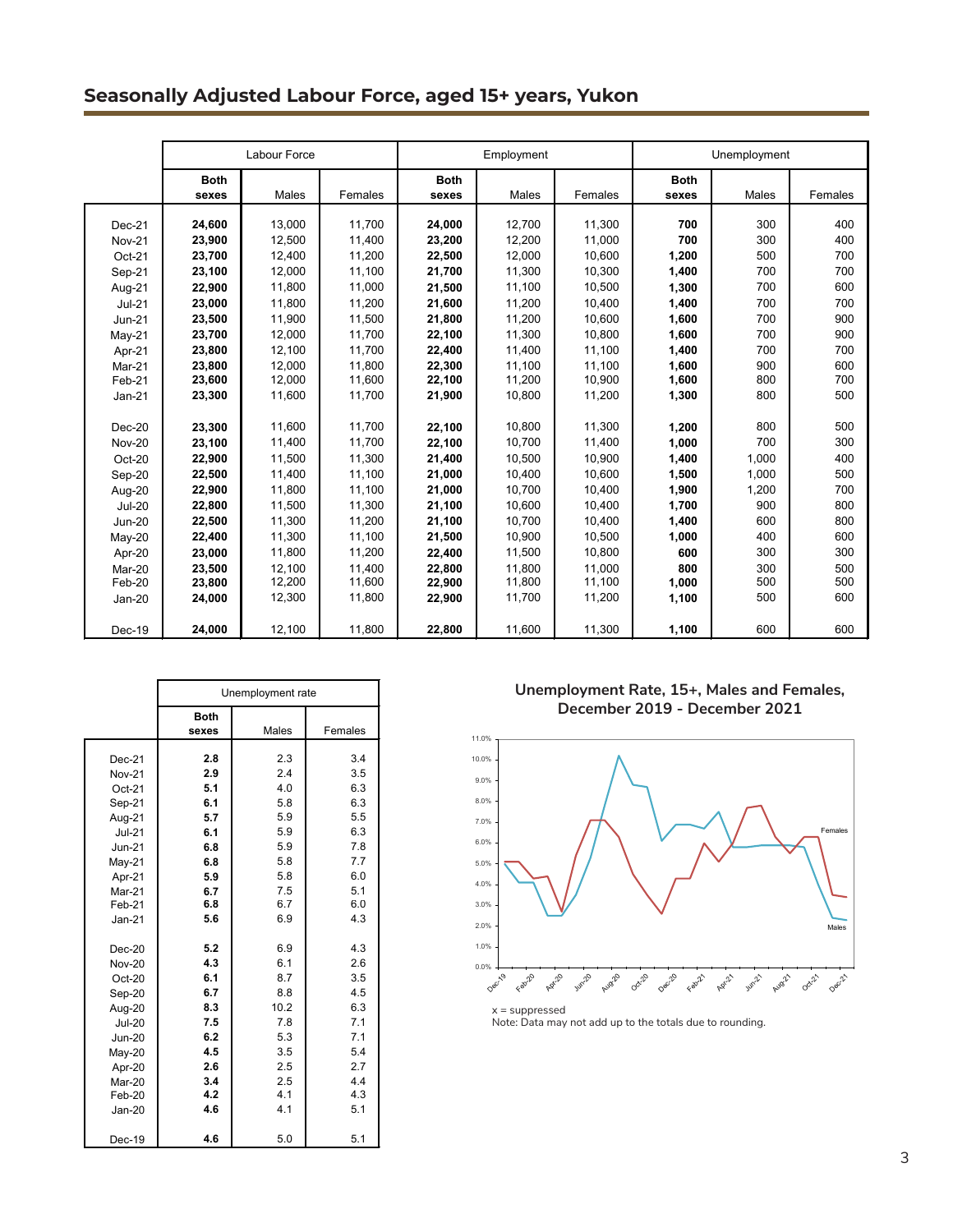## **Seasonally Adjusted Labour Force, aged 25+ years, Yukon**

|                    |                  | Labour Force     |                  |                  | Employment       |                 |                | Unemployment |            |
|--------------------|------------------|------------------|------------------|------------------|------------------|-----------------|----------------|--------------|------------|
|                    |                  |                  |                  |                  |                  |                 |                |              |            |
|                    | <b>Both</b>      |                  |                  | <b>Both</b>      |                  |                 | <b>Both</b>    |              |            |
|                    | sexes            | Males            | Females          | sexes            | Males            | Females         | sexes          | Males        | Females    |
| Dec-21             | 21,600           | 11.200           | 10.400           | 20,900           | 10.900           | 10.000          | 700            | 300          | 400        |
| <b>Nov-21</b>      | 20,800           | 10,700           | 10,100           | 20,100           | 10,400           | 9,700           | 700            | 300          | 400        |
| $Oct-21$           | 20,600           | 10,600           | 10,000           | 19,700           | 10,200           | 9,500           | 900            | 400          | 500        |
|                    | 20,600           | 10.700           | 9,900            | 19,500           | 10,100           | 9,400           | 1,100          | 600          | 500        |
| Sep-21             | 20,500           | 10.500           | 10.000           | 19,400           | 9.900            | 9,500           | 1,100          | 600          | 400        |
| Aug-21<br>$Jul-21$ | 20,400           | 10,500           | 10,000           | 19,300           | 9,800            | 9,400           | 1,200          | 600          | 600        |
| <b>Jun-21</b>      | 20,700           | 10,500           | 10,200           | 19,500           | 9,900            | 9,500           | 1,200          | 600          | 700        |
|                    | 21,100           | 10.700           | 10.400           | 19,900           | 10,100           | 9,800           | 1,200          | 500          | 600        |
| $May-21$           |                  |                  |                  |                  |                  |                 |                |              |            |
| Apr-21             | 21,100           | 10,700           | 10,500           | 20,100           | 10,200           | 9,900           | 1,000          | 500          | 600        |
| Mar-21<br>Feb-21   | 21.200<br>20,900 | 10.600<br>10,500 | 10.600<br>10,400 | 20.100<br>19,800 | 10.000<br>10,000 | 10.100<br>9,800 | 1.100<br>1.100 | 600<br>600   | 500<br>600 |
| $Jan-21$           | 20,800           | 10,400           | 10,400           | 19,900           | 9,900            | 10,000          | 900            | 500          | 400        |
|                    |                  |                  |                  |                  |                  |                 |                |              |            |
| $Dec-20$           | 20,800           | 10.300           | 10,500           | 19.800           | 9.700            | 10,200          | 1,000          | 600          | 300        |
| <b>Nov-20</b>      | 20,800           | 10,300           | 10,500           | 20,100           | 9,700            | 10,300          | 800            | 600          | 200        |
| Oct-20             | 20,600           | 10,400           | 10,200           | 19,300           | 9,500            | 9,800           | 1,300          | 900          | 300        |
| Sep-20             | 20,300           | 10,300           | 10,000           | 18,900           | 9,300            | 9,500           | 1,400          | 900          | 500        |
| Aug-20             | 20,600           | 10.700           | 9.900            | 19.000           | 9.700            | 9.400           | 1.600          | 1000         | 600        |
| <b>Jul-20</b>      | 20,500           | 10.500           | 10,100           | 19,300           | 9,800            | 9,500           | 1,200          | 700          | 500        |
| <b>Jun-20</b>      | 20,100           | 10,200           | 10,000           | 19,200           | 9,700            | 9,500           | 900            | 400          | 500        |
| $May-20$           | 20,200           | 10,200           | 10,000           | 19,500           | 9,900            | 9,600           | 700            | 300          | 400        |
| Apr-20             | 20,600           | 10,500           | 10,200           | 20,100           | 10,300           | 9,900           | 500            | 200          | 300        |
| Mar-20             | 21.100           | 10.800           | 10.300           | 20.400           | 10.600           | 9.900           | 600            | 200          | 400        |
| Feb-20             | 21,100           | 10,800           | 10,300           | 20,400           | 10,600           | 9,800           | 700            | 300          | 500        |
| Jan-20             | 21,300           | 10.900           | 10.400           | 20,500           | 10.600           | 9,900           | 900            | 300          | 500        |
|                    |                  |                  |                  |                  |                  |                 |                |              |            |
| Dec-19             | 21,300           | 10,800           | 10,500           | 20,400           | 10.500           | 10,000          | 900            | 400          | 500        |

|               | Unemployment rate    |                  |     |  |  |  |  |
|---------------|----------------------|------------------|-----|--|--|--|--|
|               | <b>Both</b><br>sexes | Males<br>Females |     |  |  |  |  |
| $Dec-21$      | 3.2                  | 2.7              | 3.8 |  |  |  |  |
| <b>Nov-21</b> | 3.4                  | 2.8              | 4.0 |  |  |  |  |
| $Oct-21$      | 4.4                  | 3.8              | 5.0 |  |  |  |  |
| Sep-21        | 5.3                  | 5.6              | 5.1 |  |  |  |  |
| Aug-21        | 5.4                  | 5.7              | 4.0 |  |  |  |  |
| $Jul-21$      | 5.9                  | 5.7              | 6.0 |  |  |  |  |
| <b>Jun-21</b> | 5.8                  | 5.7              | 6.9 |  |  |  |  |
| $May-21$      | 5.7                  | 4.7              | 5.8 |  |  |  |  |
| Apr-21        | 4.7                  | 4.7              | 5.7 |  |  |  |  |
| Mar-21        | 5.2                  | 5.7              | 4.7 |  |  |  |  |
| Feb-21        | 5.3                  | 5.7              | 5.8 |  |  |  |  |
| $Jan-21$      | 4.3                  | 4.8              | 3.8 |  |  |  |  |
| $Dec-20$      | 4.8                  | 5.8              | 2.9 |  |  |  |  |
| <b>Nov-20</b> | 3.8                  | 5.8              | 1.9 |  |  |  |  |
| Oct-20        | 6.3                  | 8.7              | 2.9 |  |  |  |  |
| Sep-20        | 6.9                  | 8.7              | 5.0 |  |  |  |  |
| Aug-20        | 7.8                  | 9.3              | 6.1 |  |  |  |  |
| <b>Jul-20</b> | 5.9                  | 6.7              | 5.0 |  |  |  |  |
| <b>Jun-20</b> | 4.5                  | 3.9              | 5.0 |  |  |  |  |
| $May-20$      | 3.5                  | 2.9              | 4.0 |  |  |  |  |
| Apr-20        | 2.4                  | 1.9              | 2.9 |  |  |  |  |
| Mar-20        | 2.8                  | 1.9              | 3.9 |  |  |  |  |
| Feb-20        | 3.3                  | 2.8              | 4.9 |  |  |  |  |
| $Jan-20$      | 4.2                  | 2.8              | 4.8 |  |  |  |  |
| Dec-19        | 4.2                  | 3.7              | 4.8 |  |  |  |  |

**Unemployment Rate, 25+, Males and Females, December 2019 - December 2021**



 $x =$  suppressed Note: Data may not add up to the totals due to rounding.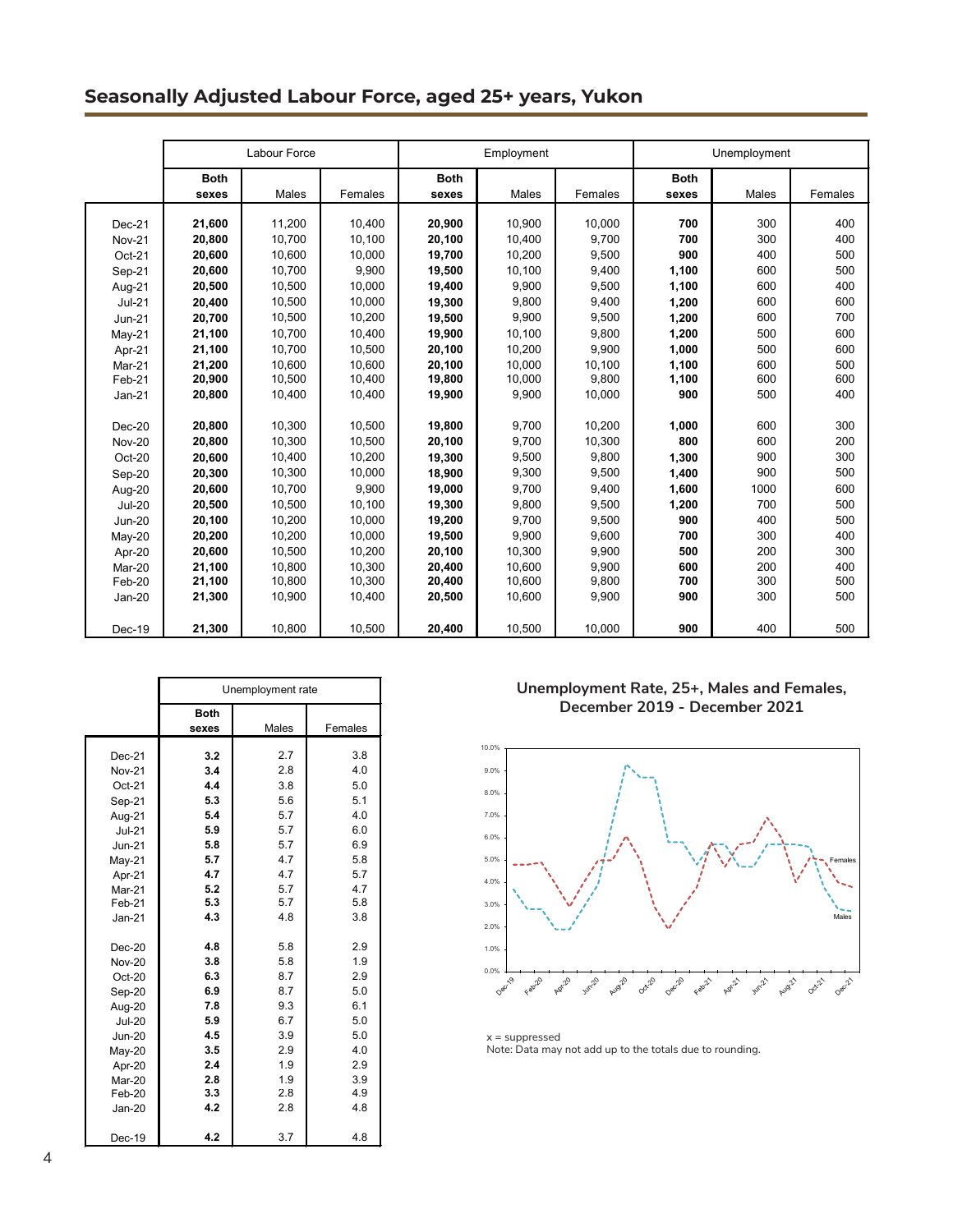### **Highlights:**

- Compared to November 2021, full-time employment in December 2021 increased by 700 to 19,600; part-time employment decreased by 300 to 3,800.
- In December 2021, employment in the goods‑producing sector (3,400) increased by 100 compared to November 2021. Employment in the services-producing sector (20,000) increased by 300.
- Of all those employed in December 2021: 44.9% were public sector employees (see note on page 7); 38.5% were private sector employees; and 16.7% were self-employed.

|               |                      | <b>Labour Force</b> |         |                      | Employment         |         |                      | Unemployment           |         |
|---------------|----------------------|---------------------|---------|----------------------|--------------------|---------|----------------------|------------------------|---------|
|               | <b>Both</b><br>sexes | <b>Males</b>        | Females | <b>Both</b><br>sexes | Males              | Females | <b>Both</b><br>sexes | <b>Males</b>           | Females |
| Dec-21        | 24,000               | 12,500              | 11,600  | 23,400               | 12,200             | 11,200  | 600                  | 200                    | 400     |
| <b>Nov-21</b> | 23,700               | 12,400              | 11,300  | 23,000               | 12,200             | 10.900  | 700                  | 200                    | 400     |
| Oct-21        | 23,700               | 12,500              | 11,200  | 22,600               | 12,100             | 10,500  | 1,100                | 400                    | 700     |
| Sep-21        | 23,500               | 12,300              | 11,100  | 22,200               | 11,800             | 10,400  | 1,300                | 500                    | 700     |
| Aug-21        | 23,500               | 12.300              | 11.200  | 22,300               | 11.700             | 10.600  | 1,200                | 700                    | 600     |
| $Jul-21$      | 23,600               | 12,300              | 11,300  | 22,200               | 11,600             | 10,500  | 1,400                | 600                    | 700     |
| <b>Jun-21</b> | 23,700               | 12,200              | 11,600  | 22,000               | 11,400             | 10,700  | 1,700                | 800                    | 900     |
| $May-21$      | 23,600               | 12,000              | 11,700  | 21,900               | 11,000             | 10,800  | 1,800                | 900                    | 900     |
| Apr-21        | 23,600               | 11,900              | 11,700  | 22,000               | 11,000             | 11,000  | 1,600                | 900                    | 700     |
| Mar-21        | 23,600               | 11,800              | 11,700  | 21,800               | 10,700             | 11,100  | 1,800                | 1,200                  | 600     |
| Feb-21        | 23,200               | 11,700              | 11,500  | 21,500               | 10,700             | 10,800  | 1,600                | 900                    | 700     |
| $Jan-21$      | 22,900               | 11,300              | 11,600  | 21,500               | 10,500             | 11,000  | 1,400                | 900                    | 500     |
| $Dec-20$      | 22,800               | 11,200              | 11,600  | 21,600               | 10,500             | 11,100  | 1,200                | 700                    | 500     |
| 2021          | 23,700               | 12,200              | 11,500  | 22,400               | 11,500             | 10,800  | 1,300                | 700                    | 700     |
| 2020          | 22,900               | 11,500              | 11,300  | 21,700               | 10,900             | 10,800  | 1,200                | 700                    | 500     |
| 2019          | 24,100               | 12,300              | 11,800  | 23,200               | 11,700             | 11,500  | 900                  | 500                    | 300     |
| 2018          | 23,400               | 12,000              | 11,500  | 22,700               | 11,500             | 11,200  | 700                  | 500                    | 200     |
| 2017          | 23,500               | 12,200              | 11,300  | 22,600               | 11,600             | 11,000  | 900                  | 600                    | 300     |
| 2016          | 22,600               | 11,600              | 11,100  | 21,400               | 10,800             | 10,500  | 1,300                | 700                    | 500     |
| 2015          | 21,500               | 11,300              | 10.200  | 20.100               | 10.500             | 9.700   | 1,300                | 800                    | 500     |
| 2014          | 21,300               | 11,000              | 10,300  | 20,400               | 10,500             | 10,000  | 900                  | 600                    | 300     |
| 2013          | 20,700               | 10,600              | 10,000  | 19,600               | 9,900              | 9,600   | 1,100                | 700                    | 400     |
| 2012          | 20,900               | 10.700              | 10.300  | 19.500               | 9.700              | 9.800   | 1.500                | 1.000                  | 500     |
|               |                      |                     |         |                      |                    |         |                      |                        |         |
|               |                      | Unemployment rate   |         |                      | Participation rate |         |                      | <b>Employment rate</b> |         |
|               | <b>Both</b>          |                     |         | <b>Both</b>          |                    |         | <b>Both</b>          |                        |         |
|               | sexes                | Males               | Females | sexes                | Males              | Females | sexes                | Males                  | Females |
| $Dec-21$      | 2.5                  | 1.6                 | 3.4     | 72.3                 | 74.4               | 71.2    | 70.5                 | 72.6                   | 68.7    |
| <b>Nov-21</b> | 3.0                  | 1.6                 | 3.5     | 71.6                 | 73.8               | 69.3    | 69.5                 | 72.6                   | 66.9    |
| Oct-21        | 4.6                  | 3.2                 | 6.3     | 71.8                 | 74.4               | 68.7    | 68.5                 | 72.0                   | 64.4    |
| Sep-21        | 5.5                  | 4.1                 | 6.3     | 71.4                 | 73.7               | 68.5    | 67.5                 | 70.7                   | 64.2    |
| Aug-21        | 5.1                  | 5.7                 | 5.4     | 71.6                 | 73.7               | 69.1    | 68.0                 | 70.1                   | 65.4    |
| $Jul-21$      | 5.9                  | 4.9                 | 6.2     | 72.2                 | 74.1               | 70.2    | 67.9                 | 69.9                   | 65.2    |
| $Jun-21$      | 7.2                  | 6.6                 | 7.8     | 72.7                 | 73.5               | 72.0    | 67.5                 | 68.7                   | 66.5    |
| $May-21$      | 7.6                  | 7.5                 | 7.7     | 72.6                 | 72.7               | 73.1    | 67.4                 | 66.7                   | 67.5    |
| Apr-21        | 6.8                  | 7.6                 | 6.0     | 72.6                 | 72.1               | 73.1    | 67.7                 | 66.7                   | 68.8    |

Mar-21 **7.6** 10.2 5.1 **72.8** 71.5 73.1 **67.3** 64.8 69.4 Feb-21 **6.9** 7.7 6.1 **71.6** 70.9 71.9 **66.4** 64.8 67.5 Jan-21 **6.1** 8.0 4.3 **70.7** 68.5 73.0 **66.4** 63.6 69.2 Dec-20 **5.3** 6.3 4.3 **70.4** 67.9 73.0 **66.7** 63.6 69.8 **5.5** 5.7 6.1 **72.3** 73.1 71.4 **68.3** 68.9 67.1 **5.2** 6.1 4.4 **70.9** 70.1 71.1 **67.2** 66.5 67.9 **3.7** 4.1 2.5 **76.0** 75.9 75.6 **73.2** 72.2 73.7 **3.0** 4.2 1.7 **75.2** 75.9 75.7 **73.0** 72.8 73.7 **3.8** 4.9 2.7 **77.3** 79.2 75.8 **74.3** 75.3 73.8 **5.8** 6.0 4.5 **76.6** 77.3 76.6 **72.5** 72.0 72.4 **6.0** 7.1 4.9 **74.4** 77.4 71.8 **69.6** 71.9 68.3 **4.2** 5.5 2.9 **75.3** 76.4 74.1 **72.1** 72.9 71.9 **5.3** 6.6 4.0 **74.2** 74.6 73.0 **70.3** 69.7 70.1 **7.2** 9.3 4.9 **75.7** 76.4 75.7 **70.7** 69.3 72.1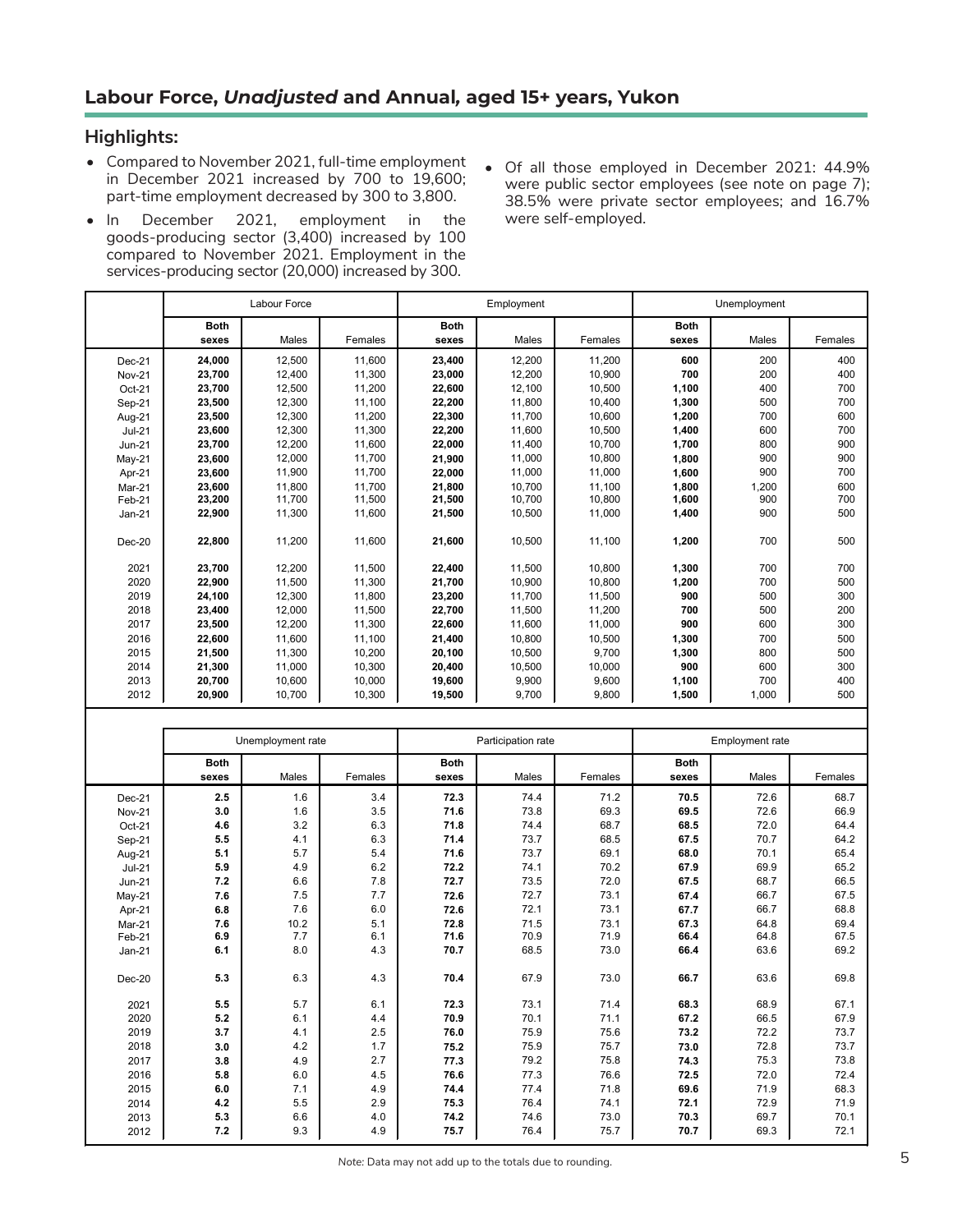## **Labour Force,** *Unadjusted,* **by Age and Sex, December 2021**

| Sex               | Age Group | Labour force | Employment | Unemployment | Not in labour<br>force | Unemployment<br>rate | Participation<br>rate | Employment<br>rate |
|-------------------|-----------|--------------|------------|--------------|------------------------|----------------------|-----------------------|--------------------|
|                   | $15 +$    | 24,000       | 23,400     | 600          | 9,100                  | 2.5                  | 72.3                  | 70.5               |
|                   | $15 - 24$ | 2,600        | 2,600      | X            | 1,600                  | x                    | 61.9                  | 61.9               |
| <b>Both Sexes</b> | $25 +$    | 21,400       | 20,800     | 600          | 7,600                  | 2.8                  | 74.0                  | 72.0               |
|                   | $25 - 54$ | 16,000       | 15,500     | 500          | 1,800                  | 3.1                  | 89.9                  | 87.1               |
|                   | $55+$     | 5,300        | 5,300      | X            | 5,800                  | x                    | 47.3                  | 47.3               |
|                   | $15 +$    | 12,500       | 12,200     | 200          | 4,400                  | 1.6                  | 74.4                  | 72.6               |
|                   | $15 - 24$ | 1,500        | 1,500      | X            | 700                    | x                    | 68.2                  | 68.2               |
| Males             | $25 +$    | 11,000       | 10,700     | 200          | 3,700                  | 1.8                  | 74.8                  | 72.8               |
|                   | $25 - 54$ | 7,900        | 7,800      | X            | 1,000                  | x                    | 88.8                  | 87.6               |
|                   | $55+$     | 3,100        | 3,000      | X            | 2,700                  | x                    | 53.4                  | 51.7               |
|                   | $15 +$    | 11,600       | 11,200     | 400          | 4,800                  | 3.4                  | 71.2                  | 68.7               |
|                   | $15 - 24$ | 1,100        | 1,100      | X            | 900                    | x                    | 55.0                  | 55.0               |
| Females           | $25 +$    | 10,400       | 10,000     | 400          | 3,900                  | 3.8                  | 72.7                  | 69.9               |
|                   | $25 - 54$ | 8,200        | 7,800      | 400          | 800                    | 4.9                  | 92.1                  | 87.6               |
|                   | $55+$     | 2,300        | 2,300      | х            | 3,100                  | x                    | 42.6                  | 42.6               |









- Comparing December 2021 to November 2021, the unemployment rate for males aged 15 years and over remained the same at 1.6%, and the rate for males aged 25 years and over decreased to 1.8% from 1.9%. Over the same period, the rate for females aged 15 years and over decreased to 3.4% from 3.5%, and the rate for females aged 25 years and over, decreased from 4.0% to 3.8%.
- The unemployment rate for Yukon's youth (aged 15-24 years) remained at a level that required suppression of data (number of unemployed was less than 200 people) in December 2021.

## **Employment,** *Unadjusted,* **by Full-time/Part-time, December 2021**





- Of employed Yukoners aged 15 years and over, 19,600, or 83.8%, were employed full-time in December 2021. Yukon had the third-highest proportion of full-time employment among provinces and territories. Nationally, 80.7% of employed Canadians worked full-time in December 2021.
- Of employed Yukon males, 86.9% worked full-time, compared to 80.4% of employed Yukon females.
- Comparing December 2021 to November 2021, full-time employment increased by 700 to 19,600. Part-time employment decreased by 300 to 3,800.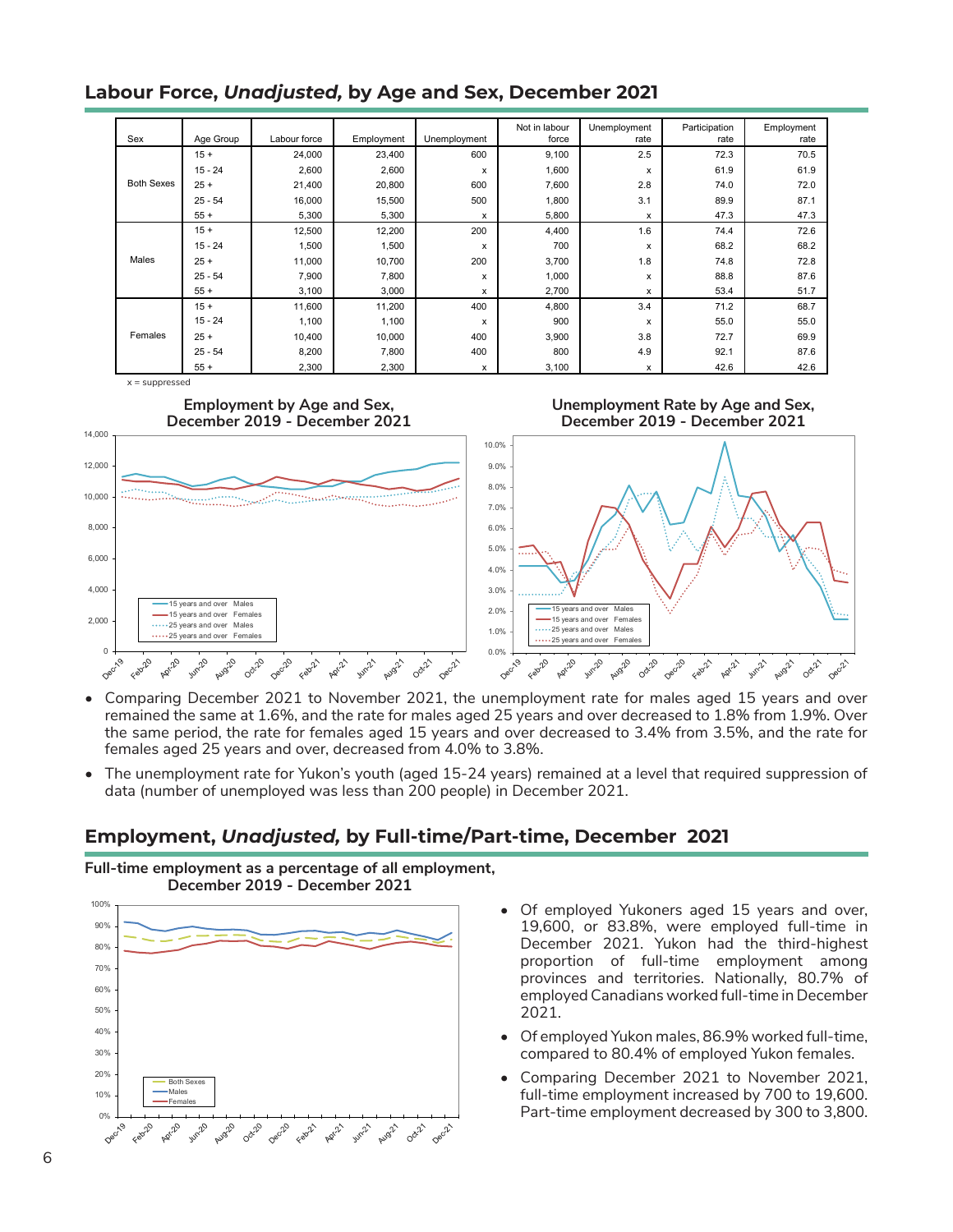### **Employment,** *Unadjusted,* **by Industry, December 2021**

|                                                 | Both sexes | Males  | Females |
|-------------------------------------------------|------------|--------|---------|
| <b>Total employed</b>                           | 23,400     | 12,200 | 11,200  |
| Goods-producing sector                          | 3,400      | 3,100  | 300     |
| Construction                                    | 2,600      | 2,300  | 200     |
| Services-producing sector                       | 20,000     | 9.100  | 10,800  |
| Trade                                           | 2,200      | 1,400  | 800     |
| Transportation and warehousing                  | 1,000      | 800    | 200     |
| Finance, insurance, real estate and leasing     | 900        | 400    | 400     |
| Professional, scientific and technical services | 800        | 500    | 300     |
| <b>Educational services</b>                     | 2,000      | 400    | 1,600   |
| Health care and social assistance               | 3,600      | 1.100  | 2,500   |
| Information, culture and recreation             | 1,100      | 600    | 500     |
| Accommodation and food services                 | 1,400      | 500    | 900     |
| Other services                                  | 1,200      | 600    | 600     |
| Public administration                           | 5,500      | 2.400  | 3,000   |

 $x =$ suppressed Notes:

The sum of industries does not equal sector totals as industries with fewer than 500 workers are not shown; row data may not add up to industry totals due to rounding. 'Industry' refers to the general nature of the business carried out by the employer for whom the LFS respondent works (main job only).



#### **Goods- and Services-Producing Sectors, December 2019 - December 2021**

- In December 2021, 20,000, or 85.5% of working Yukoners were employed in the services-producing sector, while 3,400, or 14.5%, were employed in the goods-producing sector.
- Of Yukoners working in the goods-producing sector, 76.5% had jobs in the construction industry.
- While females (10,800) accounted for 54.3% of workers in Yukon's services‑producing sector, only 8.8% of the goods-producing sector workers were female.



- Employment in Yukon's goods-producing sector peaked in July 2019 with 4,700 workers. Employment in the services-producing sector reached a record-high level (20,300) in July through September 2017.
- Comparing December 2021 to November 2021, employment in the goods-producing sector increased by 100 to 3,400 and employment in the services-producing sector increased by 300 to 20,000.

## **Public and Private Sectors,** *Unadjusted,* **December 2021**

|                          | <b>Both sexes</b> | Males  | Females |
|--------------------------|-------------------|--------|---------|
| Total employed           | 23,400            | 12,200 | 11,200  |
| Public sector employees  | 10,500            | 4,300  | 6,200   |
| Total private sector     | 12,900            | 8,000  | 4,900   |
| Private sector employees | 9,000             | 5,800  | 3,200   |
| Self-employed            | 3,900             | 2,200  | 1,700   |

Note: Data may not add up to the totals due to rounding.

- In December 2021, 44.9% of working Yukoners were employed by one of the four levels of government in the territory.
- In the private sector, 30.2% were self-employed.
- Comparing December 2021 to November 2021, private sector employment increased by 500 to 12,900 and public sector employment decreased by 100 to 10,500.

**Notes:** 'Employees' include full-time, part-time, permanent and temporary employees.

'Public employees' are those who work for: a government at the federal, provincial, territorial or municipal level; a First Nation or other Aboriginal government; a government service or agency; a Crown corporation; or for a government funded establishment such as schools (including colleges/universities), hospitals and public libraries.

'Private employees' include all employees who work for private firms or businesses.